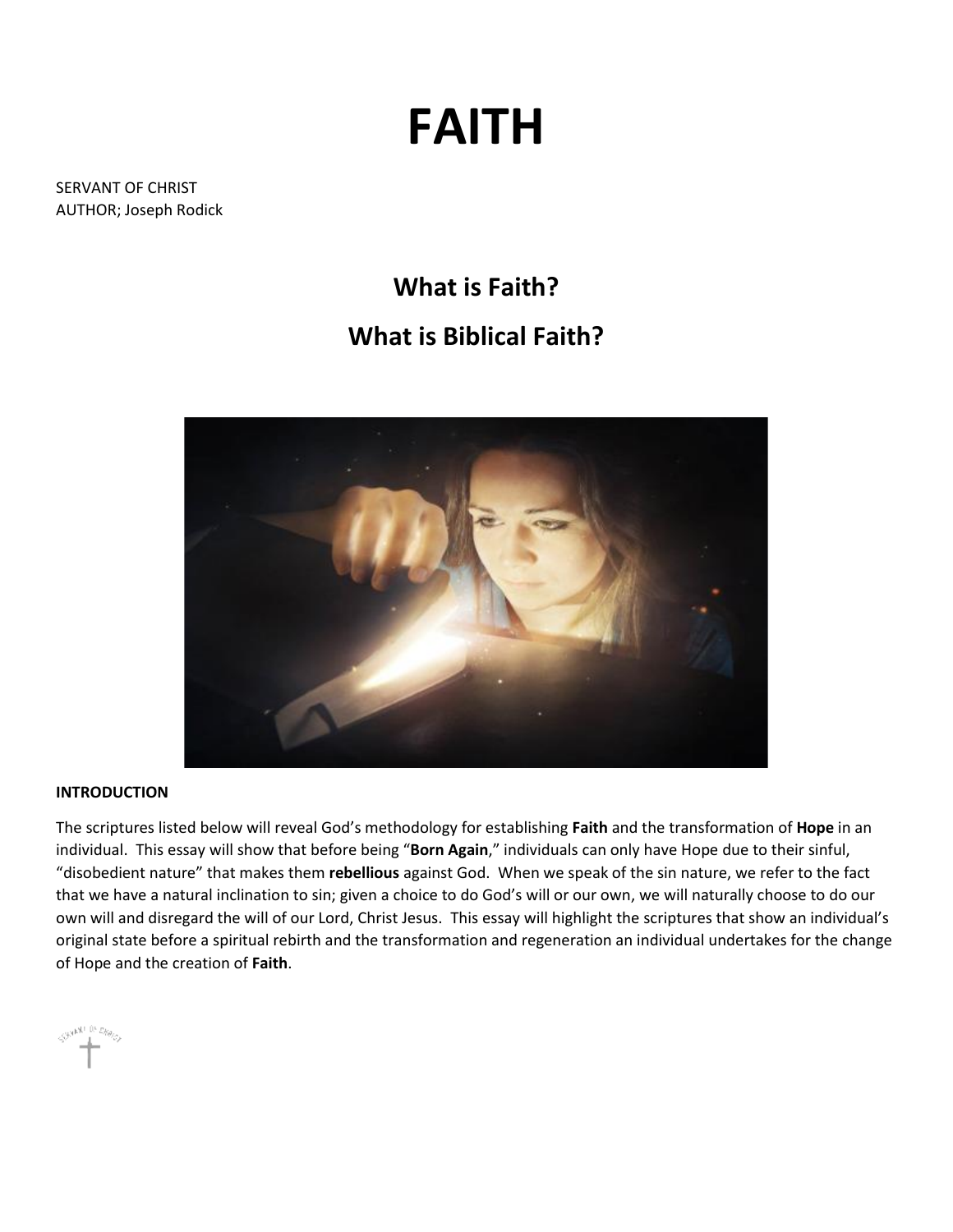## **TABLE OF CONTENTS**

#### **Our study will include these (8) eight relevant areas in progressional order to answer how an individual acquires Faith.**

- 1. God's **calling** for all.
- 2. **Hope** is an optimistic state of mind**.**
- 3. The **biblical state** of our human heart before a "spiritual rebirth."
- 4. The heart that **responds** to Christ Jesus as Lord and savior.
- 5. **Transformation**, "born again," and "spiritual rebirth."
- 6. **Regeneration** of the Human Spirit by the Holy Spirit.
- 7. What is the biblical definition of **Faith**?
- 8. **Establishment** and **fulfillment** of **Faith** in the believer + **Conclusion**



## **1. THE CALLING OF GOD**

#### **1Timothy 2:4**

"Who desires **all** men to be saved and to come to the knowledge of the truth."

#### **2Peter 3:9**

"The Lord is not slow about His promise, as some count slowness, but is patient toward you, not wishing for **any** to perish but for **all** to come to repentance."

#### **Revelation 3:20**

"Behold, I stand at the door and knock; if **anyone** hears My voice and **opens** the door, I will **come in**to him and will dine with him, and he with Me."

#### **Summing Up;**

The scriptures listed above indicate that God wishes that **all** individuals of His creation be a part of the "family of God." Therefore, God is knocking on the door of **every individual's** heart for entry and communion.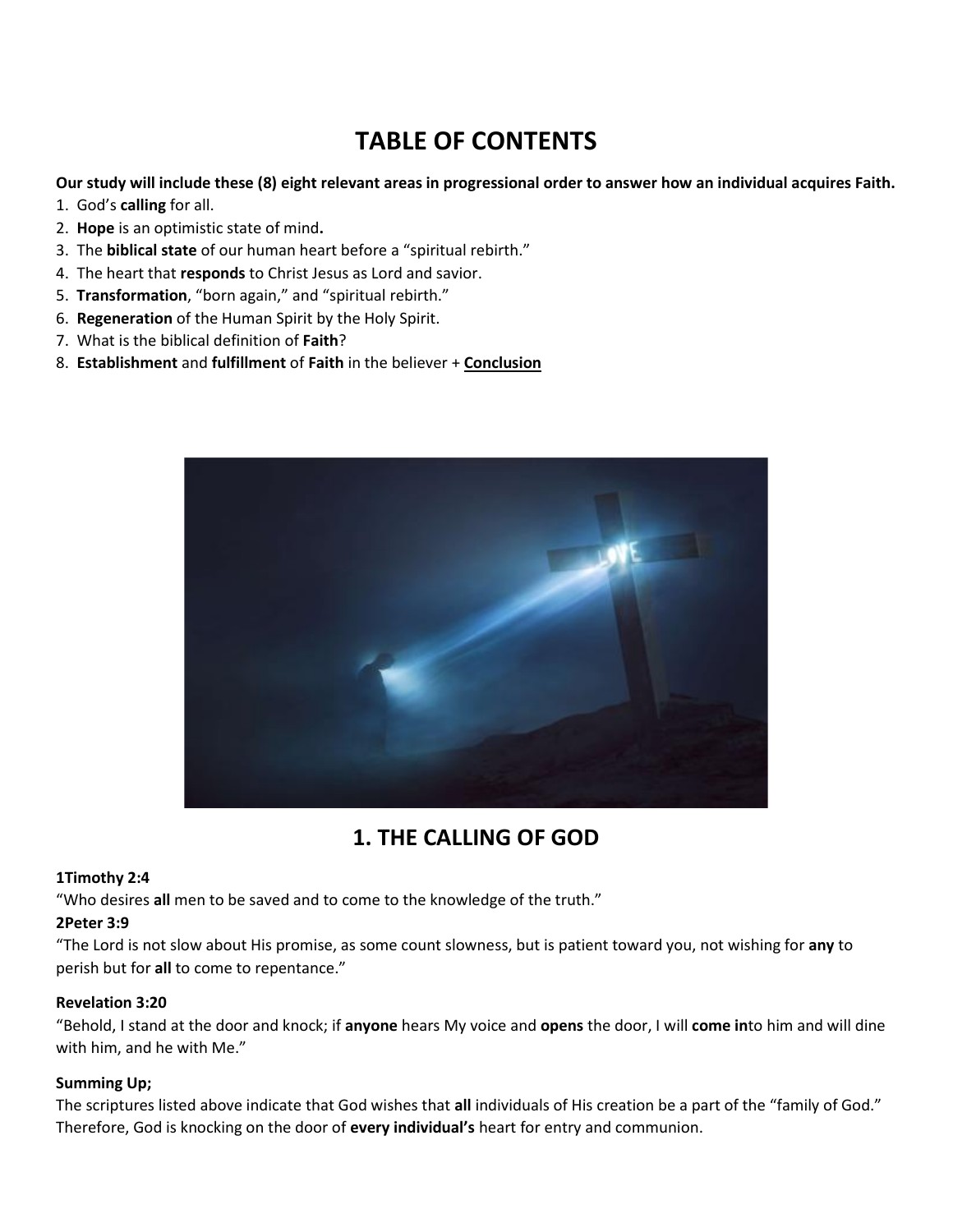

SHANN DI Check

## **2. HOPE**

Hope is an optimistic attitude in every human "individual's" mind based on an expectation of positive outcomes related to events and circumstances in one's life. As a verb, its definitions include: "accept with confidence" and "a desire with anticipation." However, because it is an **optimistic attitude** or expectation of one's desires, there is **no confidence** that any hope an individual may perceive will ever manifest itself.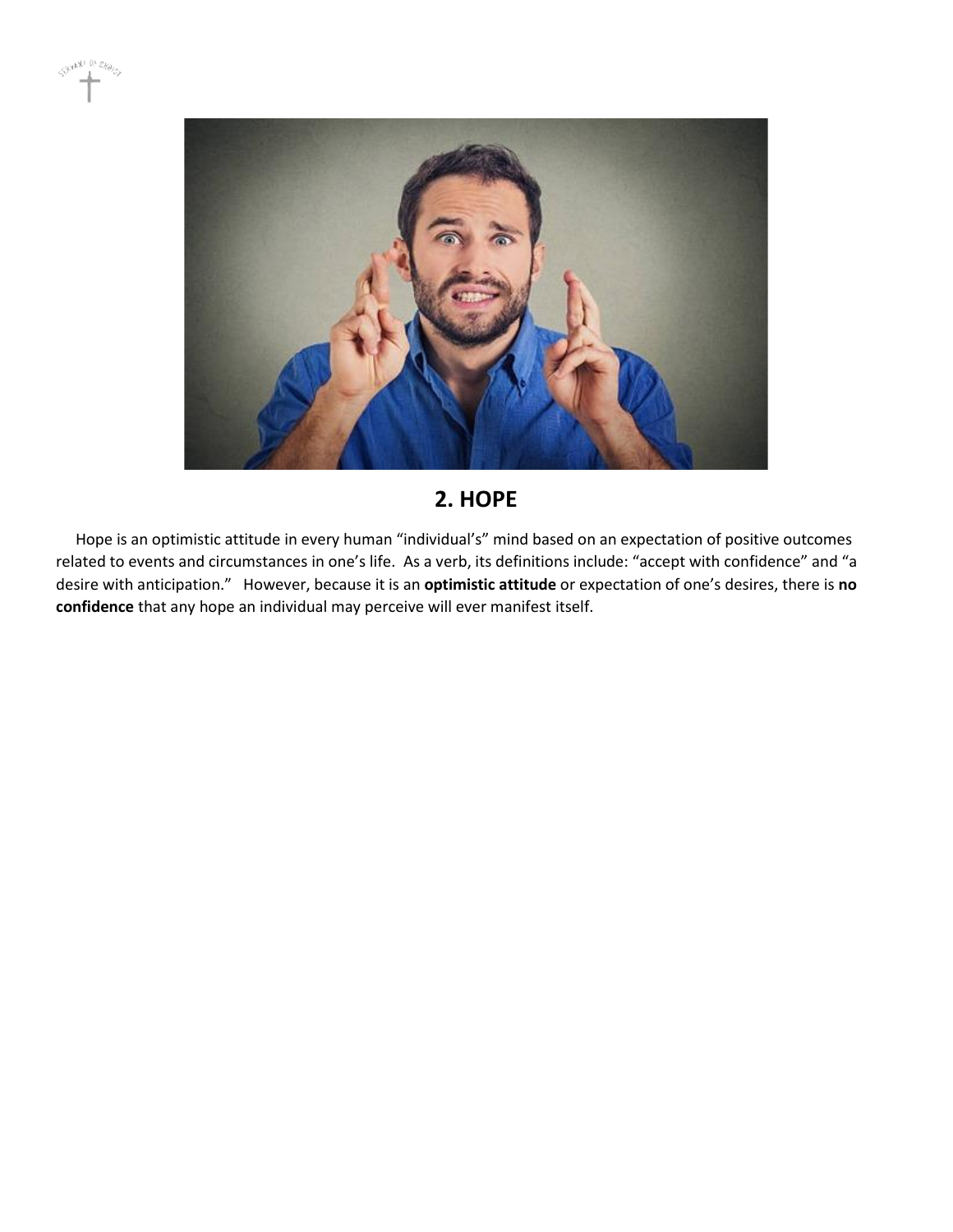

### **3. HUMAN HEART**

#### **Jeremiah 17:9**

"The heart is more **deceitful** than all else and is **desperately sick**; Who can understand it?"

#### **Proverbs 19:3**

"The foolishness of man subverts his way, And his **heart rages against** the LORD."

#### **Mark 7: 21-23**

"For from the inside, **from your heart**, come the evil ideas which lead you to do immoral things, to rob, kill, commit adultery, be greedy, and do all sorts of evil things; deceit, indecency, jealousy, slander, pride, and folly, **all these evil things come from inside you** and make you unclean."

#### **Romans 3:10-18**

"As it is written, "**THERE IS NONE RIGHTEOUS, NOT EVEN ONE**; THERE IS NONE WHO UNDERSTANDS, THERE IS NONE WHO SEEKS FOR GOD; ALL HAVE TURNED ASIDE, TOGETHER THEY HAVE BECOME USELESS; **THERE IS NONE WHO DOES GOOD, THERE IS NOT EVEN ONE**." "THEIR THROAT IS AN OPEN GRAVE, WITH THEIR TONGUES THEY KEEP DECEIVING," "THE POISON OF ASPS IS UNDER THEIR LIPS"; "WHOSE MOUTH IS FULL OF CURSING AND BITTERNESS"; "THEIR FEET ARE SWIFT TO SHED BLOOD, DESTRUCTION AND MISERY ARE IN THEIR PATHS, AND THE PATH OF PEACE THEY HAVE NOT KNOWN." "THERE IS NO FEAR OF GOD BEFORE THEIR EYES."

#### **Summing Up**;

The scriptures teach that the human heart is depraved and that our hopes are an extension of our iniquity.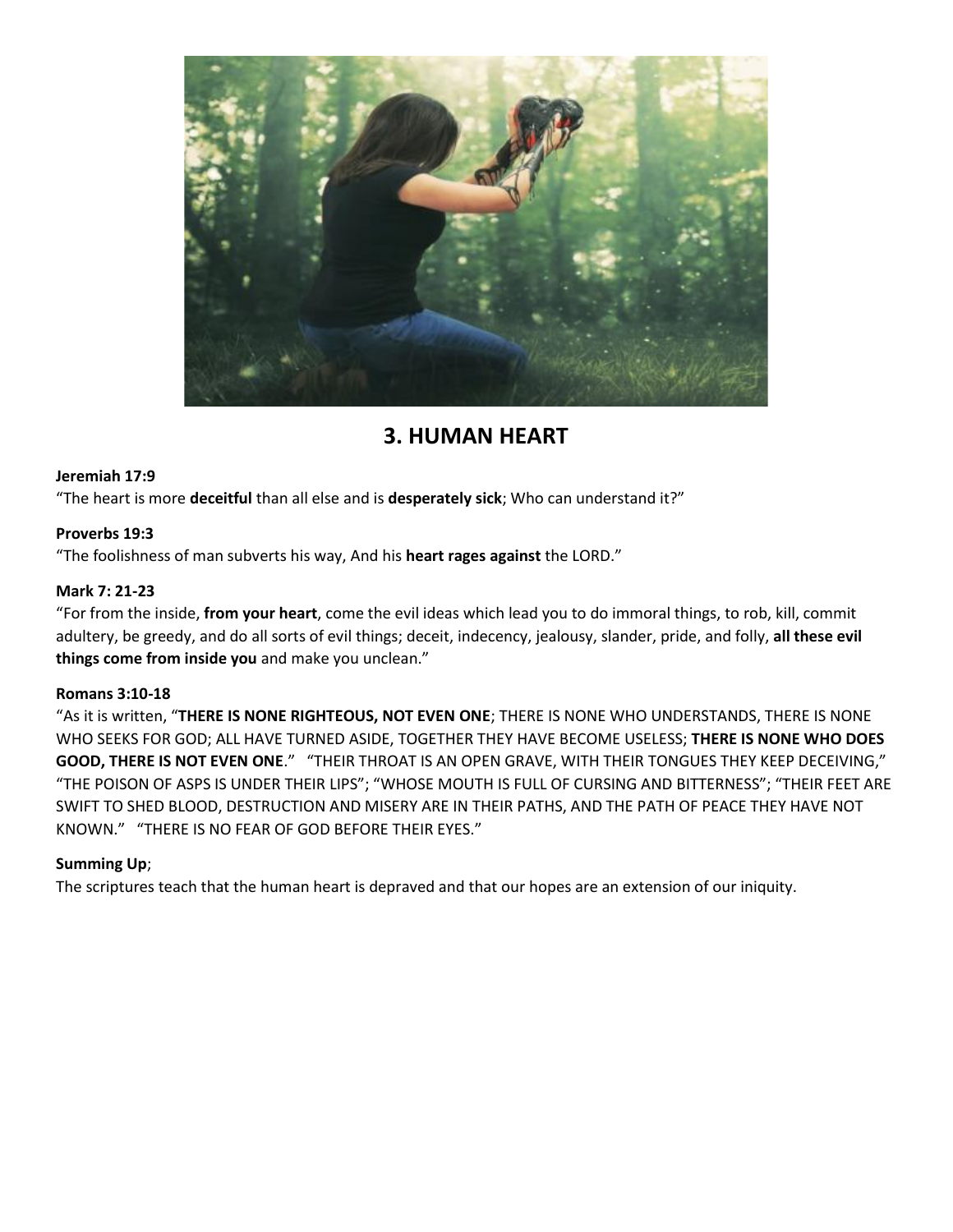

## **4. HEART THAT RESPONDS TO CHRIST JESUS**

#### **Isaiah 66:2**

**"**I myself created the whole universe! I am pleased with those who are **humble** and repentant, who fear me and obey me."

#### **Psalms 18:27-28**

"**You save those who are humble**, but you humble those who are proud. O LORD, you give me light; you dispel my darkness."

#### **Psalms 25:9**

"**He leads the humble in justice**, And **He teaches the humble His way**."

#### **Psalms 51:9-12**

"**Close your eyes to my sins and wipe out all my evil**. **Create a pure heart in me**, O God, and put a new and loyal spirit in me. Do not banish me from your presence; do not take your holy spirit away from me. Give me again the joy that comes from your salvation, **and make me willing to obey you**."

#### **Matthew 5:5**

"**Blessed are the humble**, for they shall inherit the earth."

#### **1Peter 5:6**

"**Humble yourselves**, therefore, under the mighty hand of God, that He may exalt you at the proper time."

#### **Summing Up**;

A **Humbled heart** acknowledges a sinful state and is the only heart that can surrender to Christ Jesus.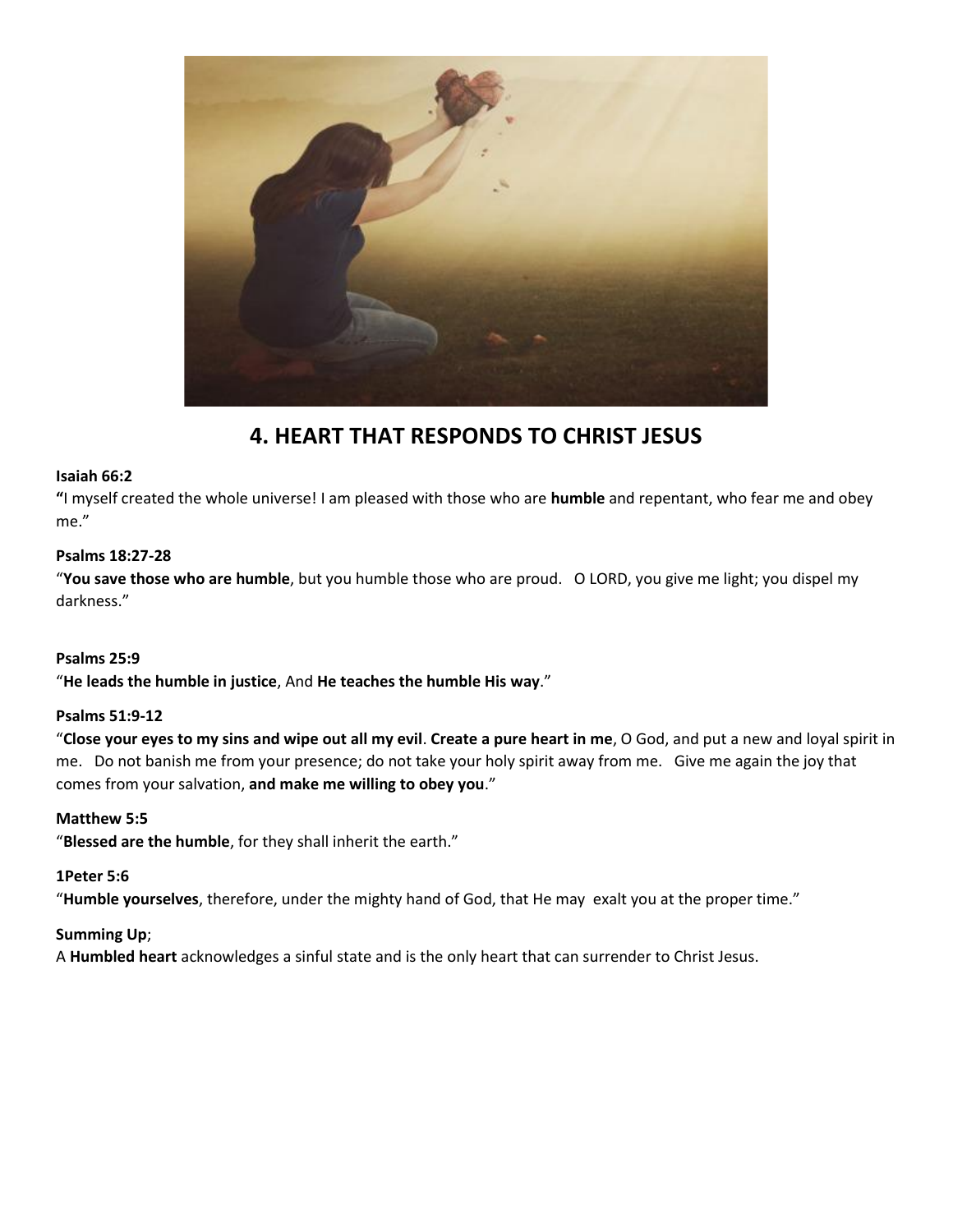

## **5. TRANSFORMATION**

#### **Ezekiel 36:26-27**

**"**I will give you a **new heart** and a **new mind**. I will take away your stubborn heart of stone and give you an obedient heart. I will put my spirit in you and will see to it that you follow my laws and keep all the commands I have given you."

#### **John 3: 1-8 -Jesus and Nicodemus**

"There was a Jewish leader named Nicodemus, who belonged to the party of the Pharisees. One night he went to Jesus and said to him, "Rabbi, we know that you are a teacher sent by God. No one could perform the miracles you are doing unless God were with him." Jesus answered, "I am telling you the truth: no one can see the Kingdom of God without being born again." "**How can a grown man be born again**?" Nicodemus asked. "He certainly cannot enter his mother's womb and be born a second time!" "I am telling you the truth," replied Jesus, "that no one can enter the Kingdom of God without being born of water and the Spirit. A person is born physically of human parents, **but is born spiritually of the Spirit**. Do not be surprised because I tell you that you must all be born again. The wind blows wherever it wishes; you hear the sound it makes, but you do not know where it comes from or where it is going. It is like that with everyone who is born of the Spirit."

#### **Titus 3:4-8**

"But when the kindness and love of God our Savior was revealed, he saved us. It was not because of any good deeds that we ourselves had done, but because of his own mercy that he saved us, **through the Holy Spirit**, who gives us **new birth** and **new life** by washing us. God poured out the Holy Spirit abundantly on us through Jesus Christ our Savior, so that by his grace we might be put right with God and come into possession of the eternal life we hope for. This is a true saying. I want you to give special emphasis to these matters, so that those who believe in God may be concerned with giving their time to doing good deeds, which are good and useful for everyone."

#### **Summing Up**;

**Transformation**, "**Born Again**, is to undergo a "**spiritual renewal**" of our **Human Spirit by the Holy Spirit** occurring when an individual surrenders, humbles themselves, and submits to the drawing of God, believing in Christ Jesus as Lord and Savior.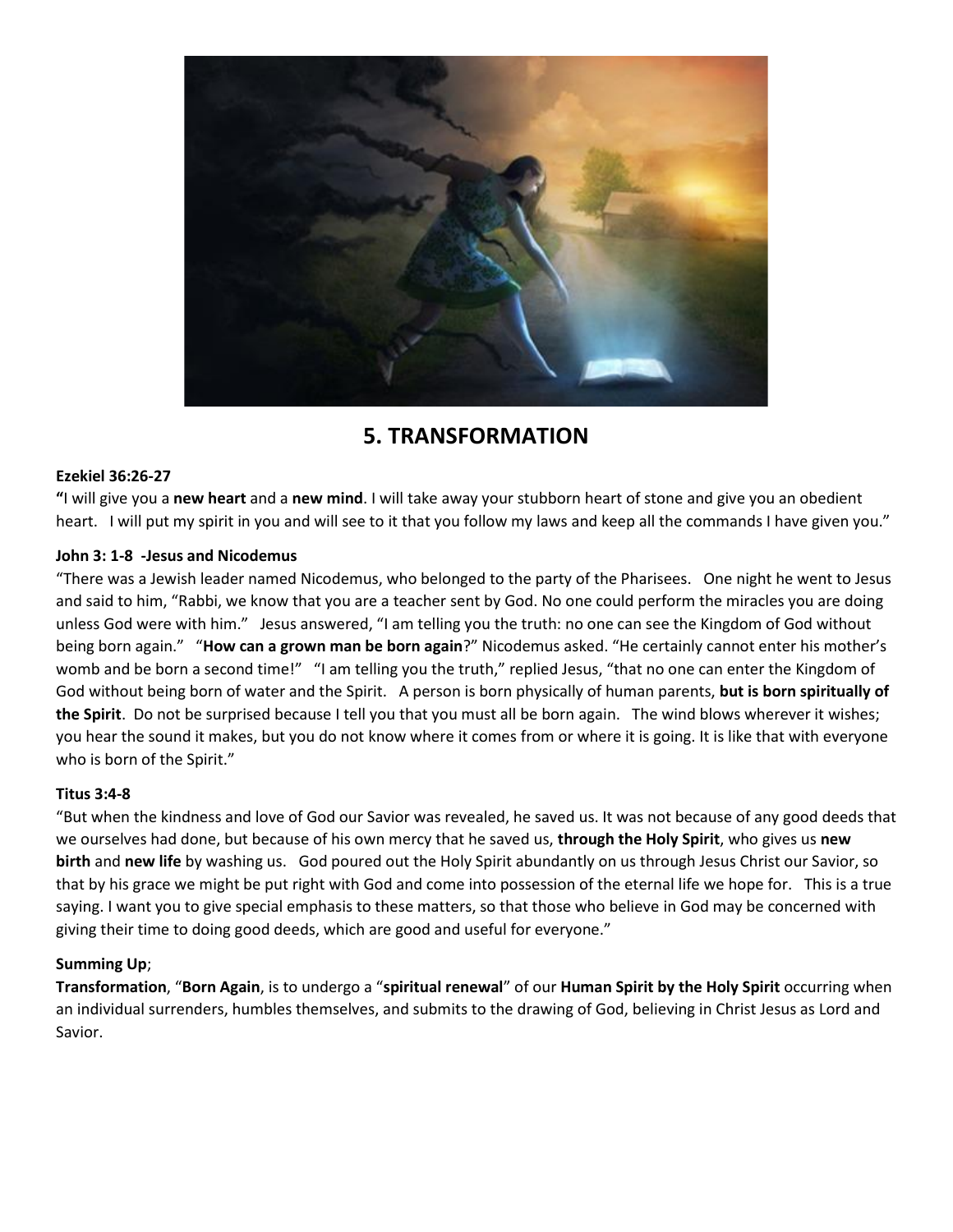

## **6. REGENERATION**

#### **Psalms 51:10-12**

"**Create in me a clean heart, O God**, And renew a steadfast spirit within me. Do not cast me away from Your presence And do not take Your Holy Spirit from me. Restore to me the joy of Your salvation And sustain me with a willing spirit."

#### **2Corinthians 5:17-18**

"**Therefore if anyone is in Christ, he is a new creature**; the old things passed away; behold, new things have come. Now all these things are from God, who reconciled us to Himself through Christ and gave us the ministry of reconciliation,"

#### **John 16:13-15**

"But when He, the Spirit of truth, comes, **He will guide you into all the truth**; for He will not speak on His own initiative, but whatever He hears, He will speak; and He will disclose to you what is to come. "He shall glorify Me; for He shall take of Mine, and shall disclose it to you. "All things that the Father has are Mine; therefore I said, that He takes of Mine, and will **disclose it to you**."

#### **Summing Up**;

Once an individual is "**Born Again**," they become a **new creation**, "**new life**" due to the inner cleansing and renewal of human nature by the Holy Spirit. The Holy Spirit's **regeneration** process transforms an individual's soul from death to life and is made holy. Regeneration also infuses the attributes of God, wisdom, holiness, justice, goodness, and truth into the New Creation in Christ Jesus.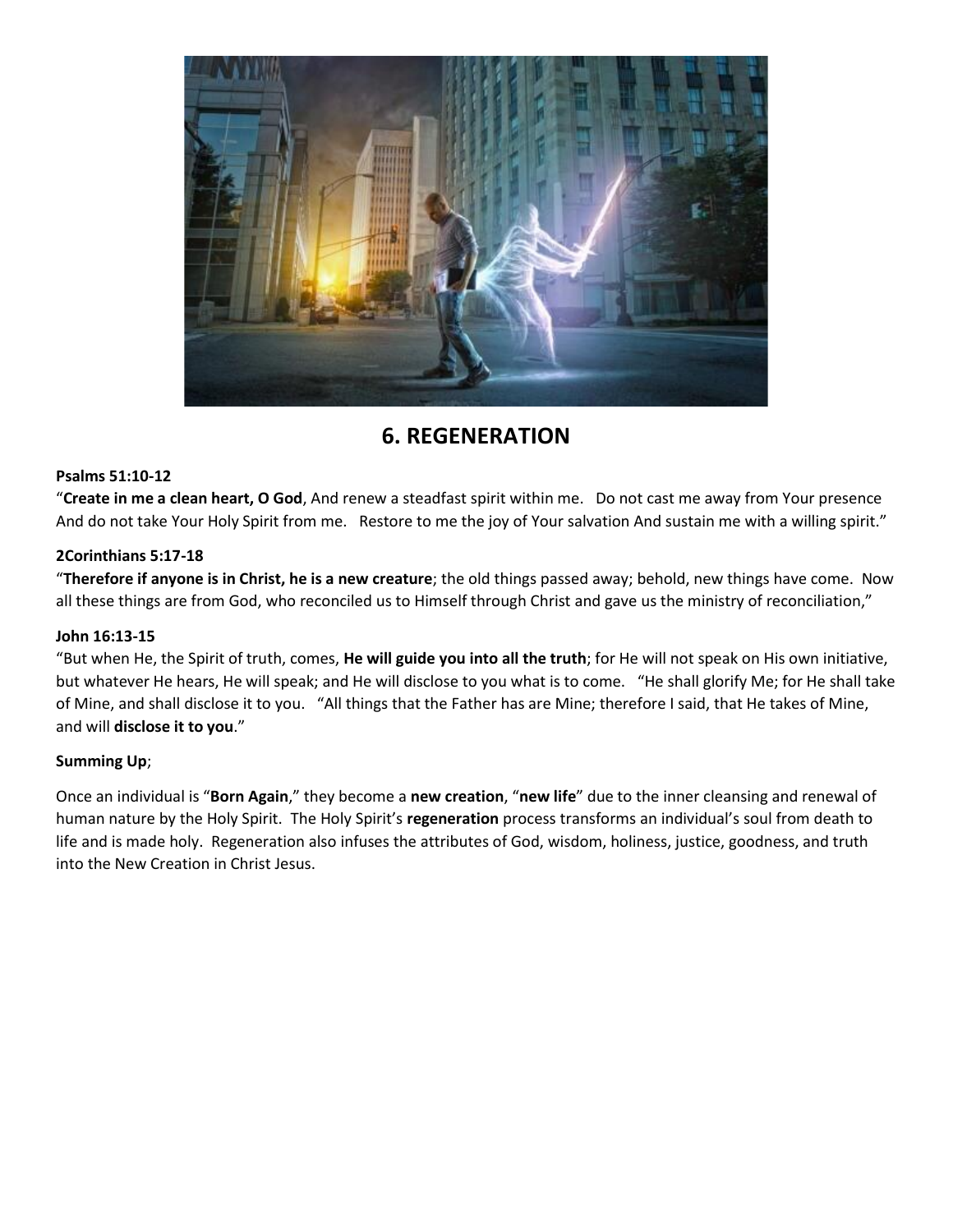

**7. WHAT IS BIBLICAL FAITH?**

#### **Hebrews11:1-12**

"**Now Faith is the assurance of things hoped for, the conviction of things not seen**. For by it the men of old gained approval. By Faith we understand that the worlds were prepared by the word of God, so that what is seen was not made out of things which are visible. By Faith Abel offered to God a better sacrifice than Cain, through which he obtained the testimony that he was righteous, God testifying about his gifts, and through Faith, though he is dead, he still speaks. By Faith Enoch was taken up so that he would not see death; AND HE WAS NOT FOUND BECAUSE GOD TOOK HIM UP; for he obtained the witness that before his being taken up he was pleasing to God. **And without Faith it is impossible to please Him**, for he who comes to God must believe that He is and that He is a rewarder of those who seek Him. By faith Noah, being warned by God about things not yet seen, in reverence prepared an ark for the salvation of his household, by which he condemned the world, and became an heir of the righteousness which is according to Faith. By faith Abraham, when he was called, obeyed by going out to a place which he was to receive for an inheritance; and he went out, not knowing where he was going. By Faith he lived as an alien in the land of promise, as in a foreign land, dwelling in tents with Isaac and Jacob, fellow heirs of the same promise; for he was looking for the city which has foundations, whose architect and builder is God. By Faith even Sarah herself received ability to conceive, even beyond the proper time of life, since she considered Him faithful who had promised. Therefore, there was born even of one man, and him as good as dead at that, as many descendants AS THE STARS OF HEAVEN IN NUMBER, AND INNUMERABLE AS THE SAND WHICH IS BY THE SEASHORE."

#### **Matthew 17:20**

"It was because you do not have enough faith," answered Jesus. "**I assure you that if you have faith as big as a mustard seed**, you can say to this hill, 'Go from here to there!' and it will go. **You could do anything**!"

#### **Summing Up**;

- 1. "**To be sure,**" Faith **ensures** us that what we hope for will manifest itself.
- 2. "**To have conviction**" Faith also ensures us that even being confronted with "all obstacles," we can rest in the truths of the bible and have the **assurance** and **conviction** that Faith will manifest itself.